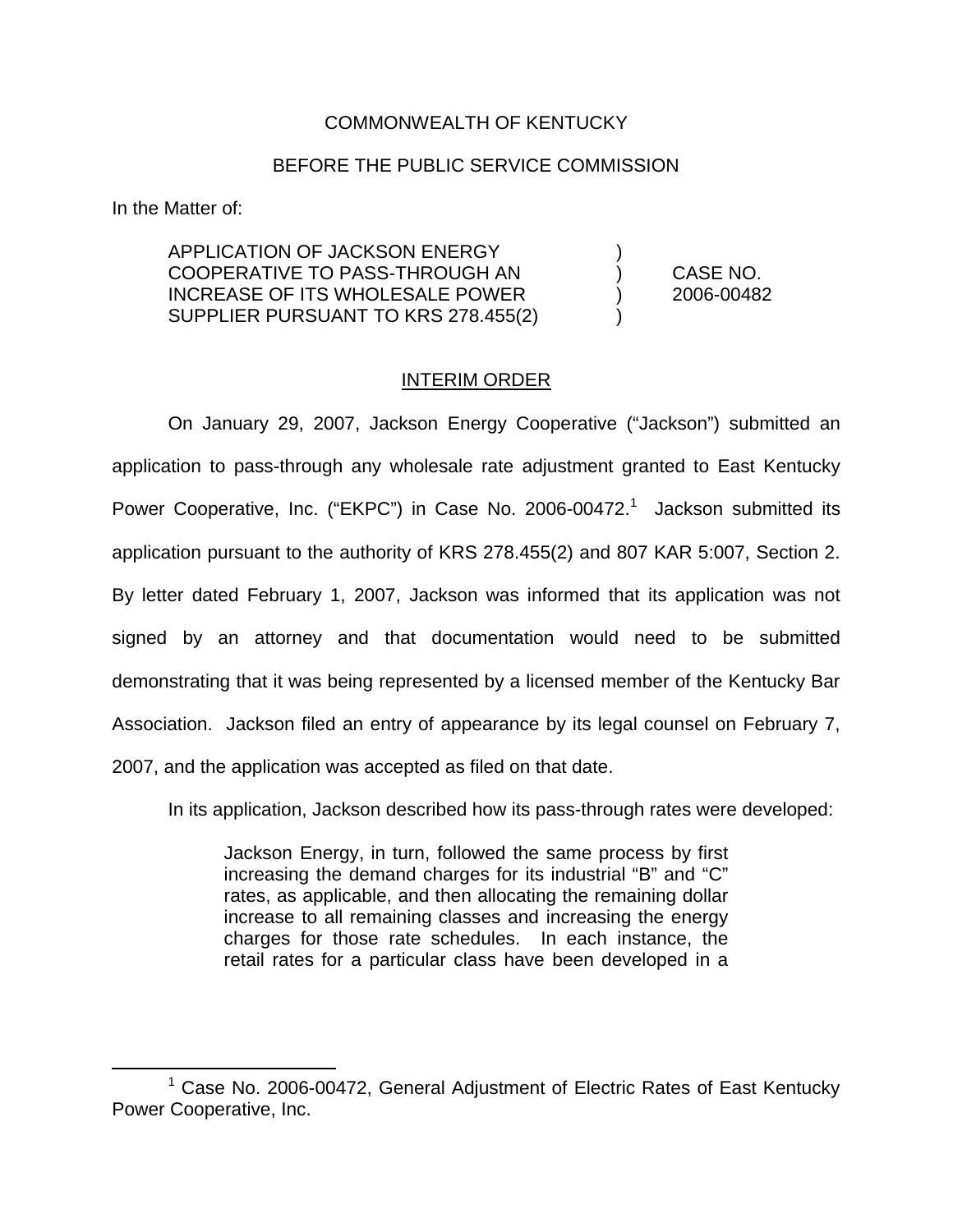manner that is consistent with the method proposed by EKPC. The proposed rate design structure at retail does not change the rate design currently in effect and is consistent with the rate design methodology used at wholesale. $<sup>2</sup>$ </sup>

In support of its proposed pass-through methodology, Jackson stated that each Member System must recover the dollar increase from the new wholesale rates and that it is important to implement retail rates that mirror the change at wholesale, while still complying with the proportionality and rate design requirements.<sup>3</sup> It further states that EKPC and the Member Systems understand that a "pure" proportional increase at retail would result in increases to customer, demand, and energy charges, but it does not agree that strict adherence to the existing proportion of revenue at retail by these components is reasonable. In support of this position it stated, for example, that EKPC and the Member Systems cannot justify a change to the customer charge as EKPC's proposed wholesale rate increase has no relationship to customer cost because EKPC has not proposed an increase in its substation or metering point charge.<sup>4</sup>

Jackson argues that KRS 278.455(2) explicitly recognizes "proportional" allocation without stating a specific method and, that it is reasonable for it to maintain the rate design relationship from wholesale to retail that has existed for a number of years.

Jackson also provided comparative analyses of its present and proposed revenues that reflected the percentage that each rate schedule or class represented of

<sup>&</sup>lt;sup>2</sup> Application at 2.

<sup>&</sup>lt;sup>3</sup> Response to the Commission Staff's First Data Request dated March 12, 2007, Item 2(b).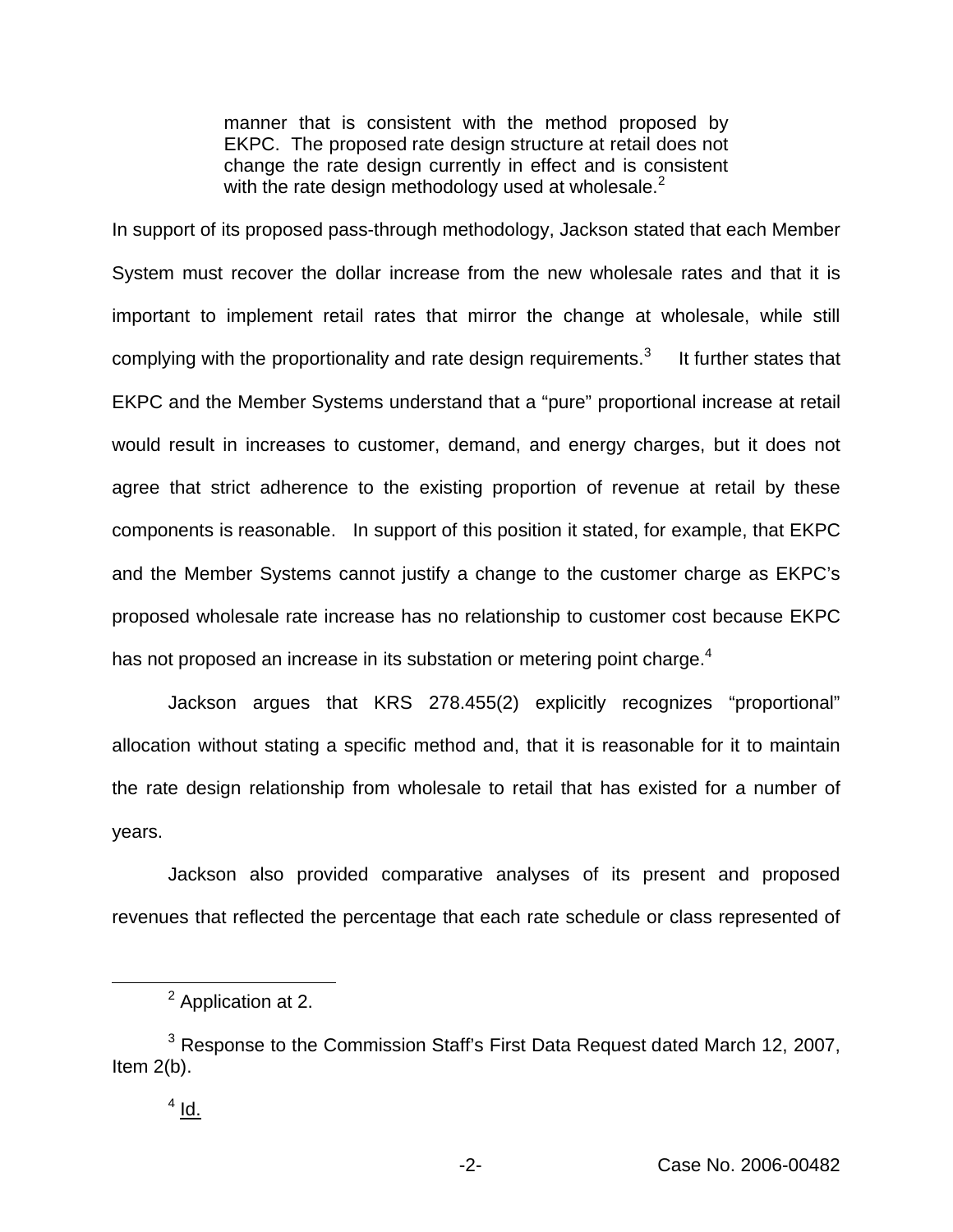the total revenues and that reflected the percentage that each component of the base rates within each rate schedule or class represented of the total base rate revenues.<sup>5</sup>

KRS 278.455(2) provides that a distribution cooperative may change its rates to reflect a change in the rate of its wholesale supplier if the effects of an increase or decrease are allocated to each class and within each tariff on a proportional basis that will result in no change in the rate design currently in effect. Further, 807 KAR 5:007, Section 2(2), provides that the distribution cooperative shall file an analysis demonstrating that the rate change does not alter the rate design currently in effect and the revenue change has been allocated to each class and within each tariff on a proportional basis.

The Commission has reviewed the approach proposed by Jackson to passthrough any increases in the wholesale rates from EKPC and to allocate any increases to its retail rates. Based upon this review, the Commission finds that Jackson's approach does not comply with the provisions of KRS 278.455(2) and 807 KAR 5:007, Section 2(2), and therefore it should be rejected. Both the statute and administrative regulation are quite clear that the allocation of the wholesale rate increase must not change the retail rate design currently in effect and that the wholesale rate increase must be allocated to each retail class and within each retail tariff on a proportional basis. There is no provision in either KRS 278.455 or 807 KAR 5:007 requiring that there be a correlation between the proposed wholesale rate design and the proposed retail rate design. Moreover, there is no provision or requirement that the process utilized to develop the wholesale rates must be followed or duplicated in the retail rates.

 $<sup>5</sup>$  ld., Item 3(a).</sup>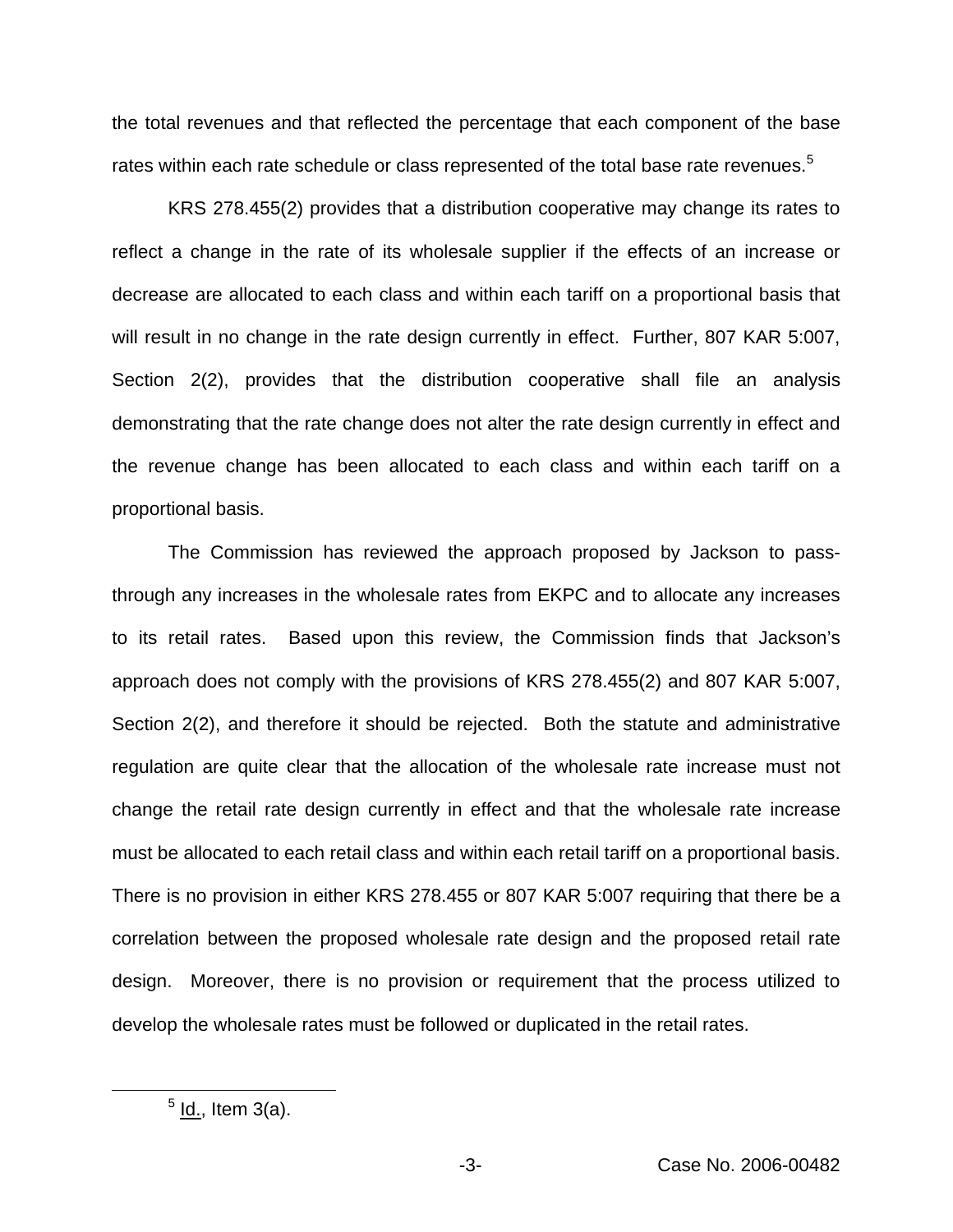What is required is an allocation of the wholesale rate increase to the retail rates, on a proportional basis to each retail class and within each retail tariff, in a manner that does not change the existing distribution cooperative rate design. Contrary to the arguments of Jackson and EKPC, the Commission finds that the statute and administrative regulation require the distribution cooperative to follow a "strict adherence" to the existing proportion of revenues at retail, by rate mechanism component. Jackson and EKPC have offered no evidence supporting their contention that the pass-through at retail must follow the proposed wholesale rate design process in a proportional manner.

The Commission today has issued an Order in Case No. 2006-00472 authorizing an interim \$19.0 million annualized increase in EKPC's wholesale rates, subject to refund, which becomes effective for service rendered on and after April 1, 2007. Jackson's share of this interim increase is \$1,601,151. A post-hearing data response filed by EKPC in Case No. 2006-00472 on March 27, 2007 $<sup>6</sup>$  included the determination</sup> of Jackson's rates reflecting the \$1,601,151 interim increase. However, those rates were developed using the same approach Jackson submitted with its application. As the Commission has found that approach should be rejected, the rates submitted for Jackson on March 27, 2007 should also be rejected. Under the provisions of KRS 278.455(2), the change in Jackson's retail rates to reflect this increase must become effective for service rendered on and after April 1, 2007.

<sup>&</sup>lt;sup>6</sup> Case No. 2006-00472, Responses to Commission Staff's Data Request at Hearing on March 22, 2007, Item 2(b), Case No. 2006-00482, Attachments 1 and 2.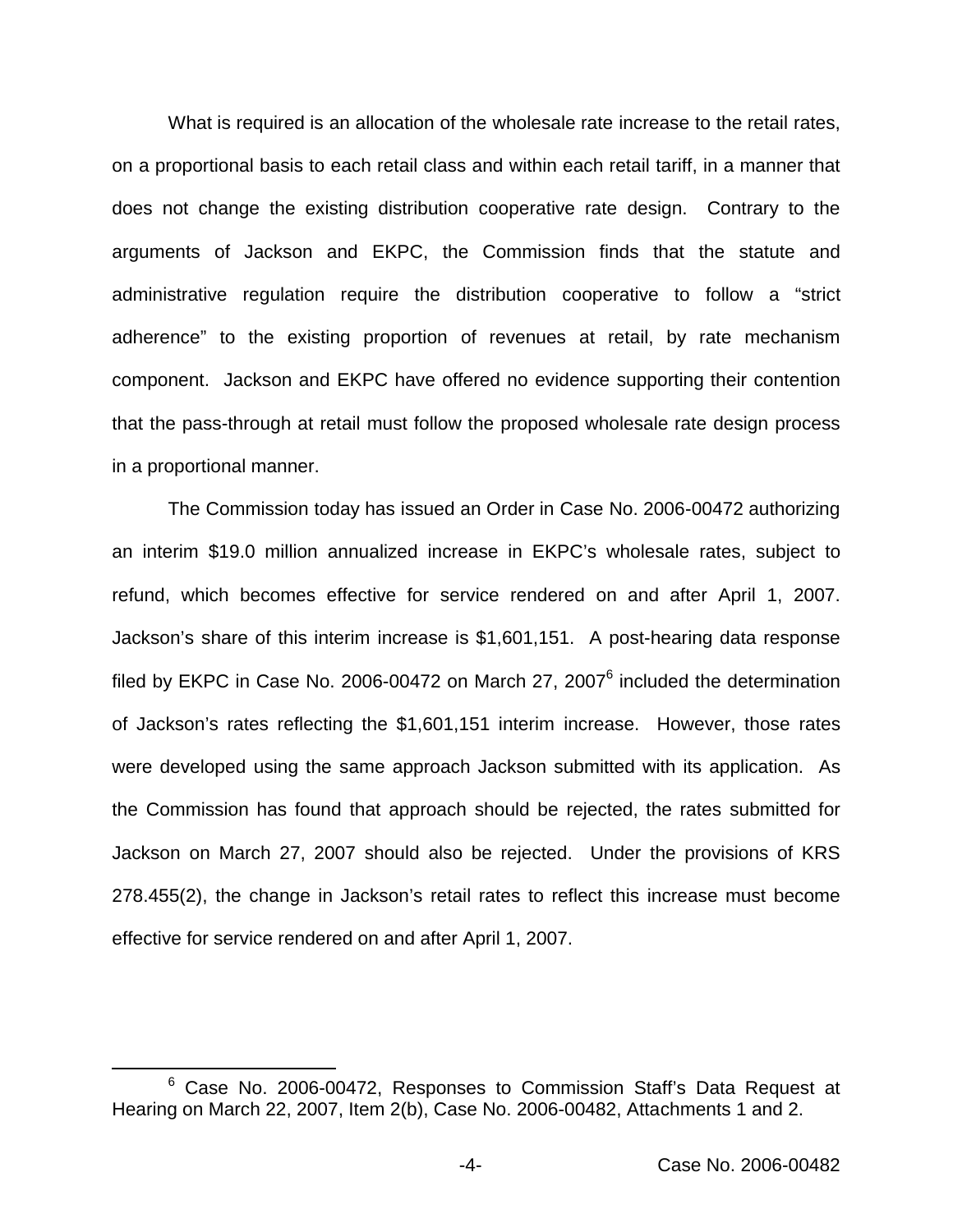IT IS THEREFORE ORDERED that:

1. The approach proposed by Jackson to allocate its portion of any increase in the wholesale rates authorized in Case No. 2006-00472 is rejected.

2. The proposed rates submitted with Jackson's application and the revised rates provided in a post-hearing data response in Case No. 2006-00472 are not consistent with the provisions of KRS 278.455 and 807 KAR 5:007 and are denied.

3. Jackson shall develop retail rates that allocate the \$1,601,151 interim increase in wholesale rates authorized for EKPC on a proportional basis consistent with the requirements of KRS 278.455(2) and 807 KAR 5:007, Section 2(2).

4. Jackson shall file these new interim retail rates with the Commission within 10 days of the date of this Order.

5. Jackson shall submit within 10 days of the date of this Order analyses which demonstrate the interim increase has been allocated on a proportional basis to each class and within each tariff, in a manner that does not change Jackson's existing rate design. The analyses shall follow the format required in the Commission Staff's First Data Request dated March 12, 2007, Item 3(a)(1) and 3(a)(2). The analyses are to be provided in both hard copy and electronic Excel formats. The electronic analyses shall be provided on either CD-ROM or diskette with all formulas intact.

6. The increase in interim rates approved herein is subject to refund and shall become effective for service rendered on and after April 1, 2007.

7. Jackson shall maintain its records in such a manner as will enable it, the Commission or its customers, to determine the amounts to be refunded and to whom they are due in the event that the rates approved herein are required to be refunded.